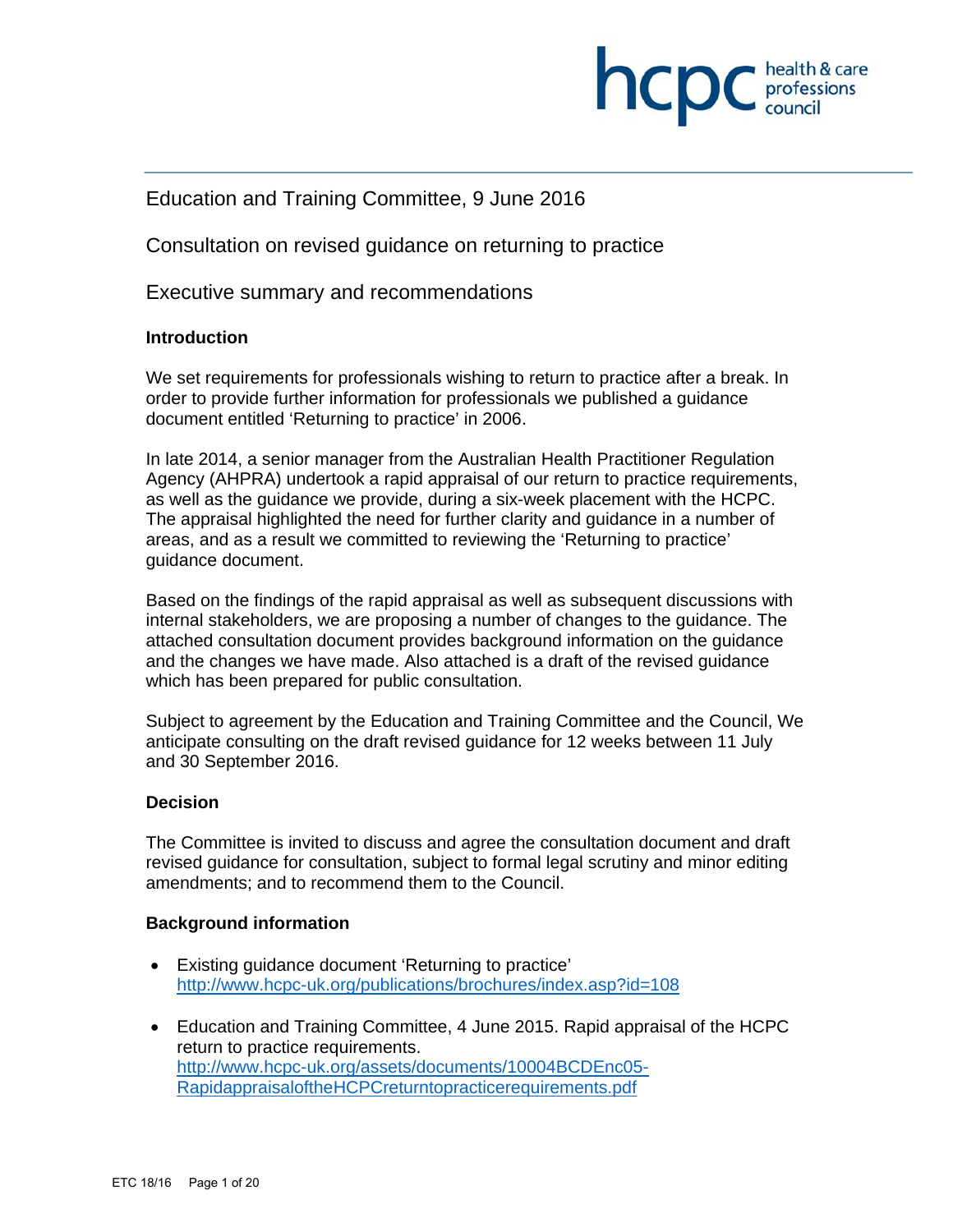#### **Resource implications**

The resource implications relating to this consultation have been accounted for in departmental workplans for 2016/17.

## **Financial implications**

The financial implications relating to this consultation have been accounted for in departmental budgets for 2016/17.

#### **Appendices**

Draft revised guidance 'Returning to practice' (for consultation)

#### **Date of paper**

24 May 2016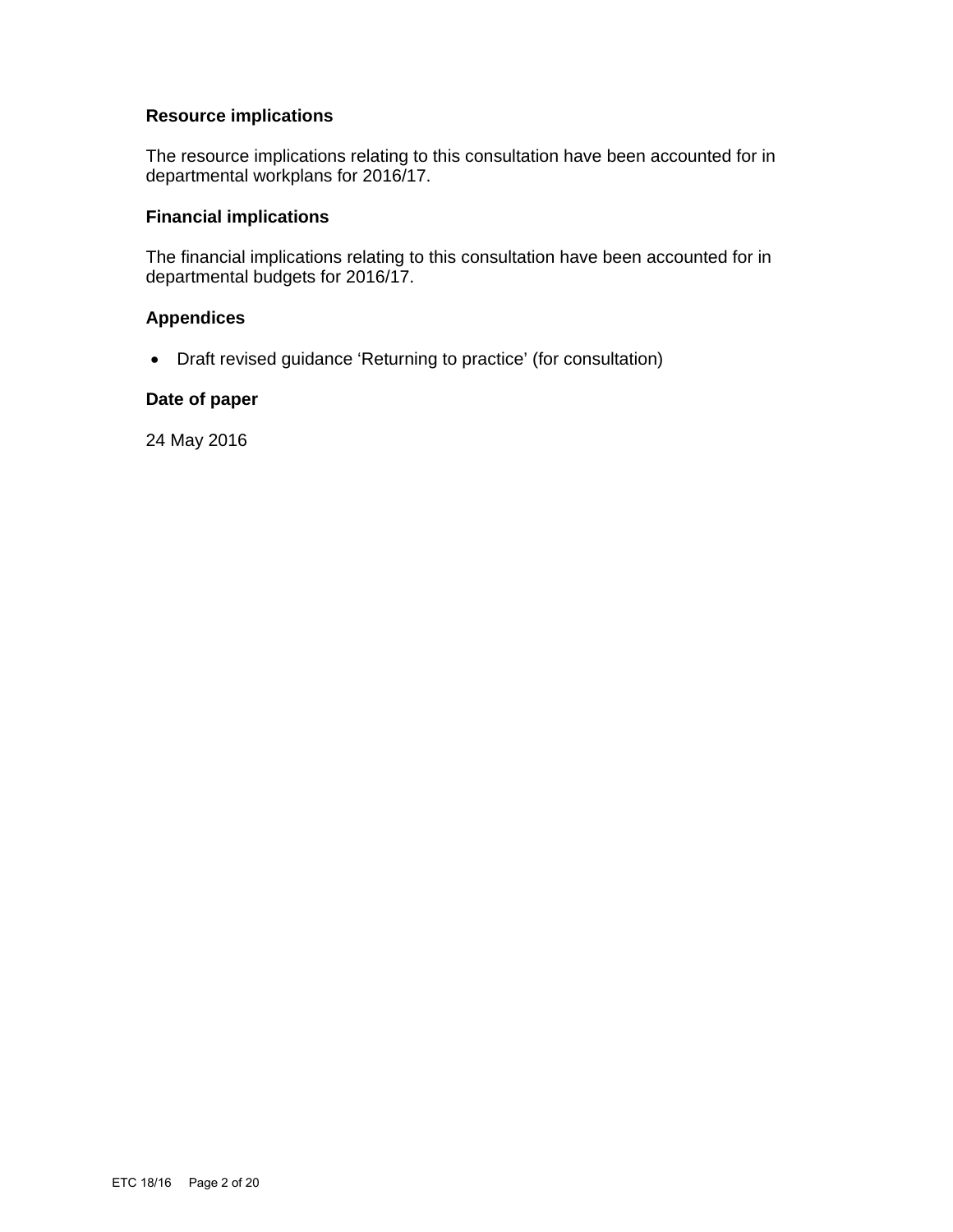

## **Consultation on revised guidance on returning to practice**

A consultation seeking the views of stakeholders on draft revised guidance for professionals who are considering returning to practice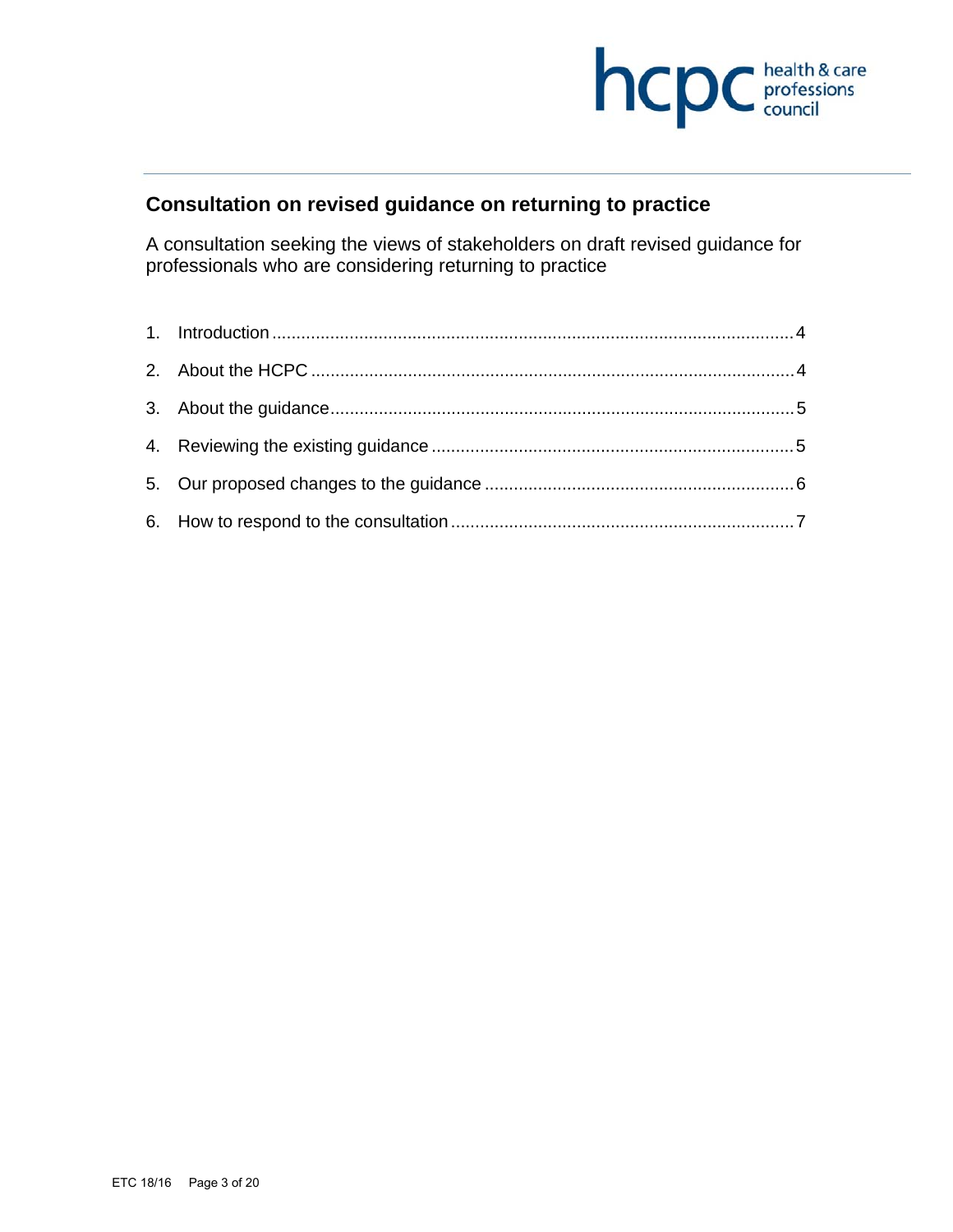### **1. Introduction**

- 1.1 We are the Health and Care Professions Council (HCPC). This consultation seeks the views of our stakeholders on draft revised guidance on our return to practice requirements.
- 1.2 This document provides information about the guidance and the proposed changes we are consulting on.
- 1.3 This consultation will be of interest for professionals who are currently not practising and are considering returning to practice, or are considering a break in their practice, and thinking about what this might mean in the future. This consultation will also be of interest for employers who are considering supervising or employing a professional who is returning to practice.
- 1.4 The draft revised guidance for consultation has been published alongside this document on our website. Please see: [INSERT LINK]
- 1.5 The consultation will run from **11 July to 30 September 2016**.

## **2. About the HCPC**

- 2.1 We are a regulator and were set up to protect the public. To do this, we keep a register of professionals who meet our standards for their professional skills and behaviour. Individuals on our register are called 'registrants'.
- 2.2 We currently regulate 16 professions.
	- Arts therapists
	- Biomedical scientists
	- Chiropodists / podiatrists
	- Clinical scientists
	- Dietitians
	- Hearing aid dispensers
	- Occupational therapists
	- Operating department practitioners
	- Orthoptists
	- Paramedics
	- Physiotherapists
	- Practitioner psychologists
	- Prosthetists / orthotists
	- Radiographers
	- Social workers in England
	- Speech and language therapists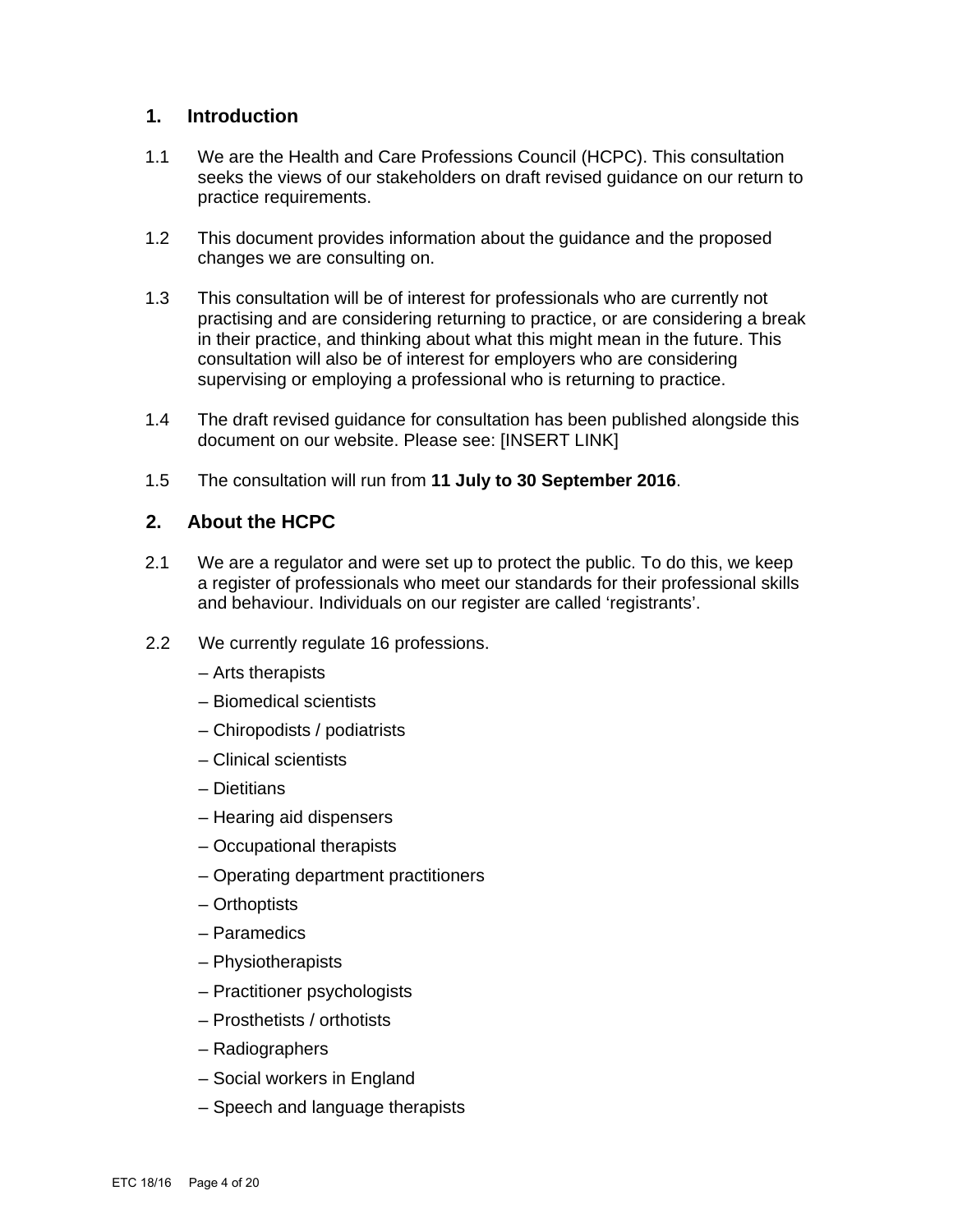## **3. About the guidance**

- 3.1 We set return to practice requirements to ensure that registrants who have been out of practice for more than two years update their knowledge and skills in order to resume safe and effective practice. These requirements have been in place since 2006.
- 3.2 We have also produced guidance to accompany the return to practice requirements, to help people to understand our expectations and the process of updating that returners must complete.
- 3.3 The draft revised guidance we are consulting on now is an update of the existing guidance which was the subject of a public consultation in 2005, and published in 2006. The existing guidance can be found on our website<sup>1</sup>.

## **4. Reviewing the existing guidance**

- 4.1 To assess whether the return to practice requirements needed updating, a rapid appraisal of the existing arrangements was undertaken in late 2014.<sup>2</sup>
- 4.2 Activities during the appraisal included meetings with professional bodies, a review of other regulators' requirements and discussions with HCPC employees involved in managing implementation of the return to practice requirements.
- 4.3 The report found that, while the return to practice requirements are generally considered to be working well, there was a need for further guidance on a number of issues, including the following.
	- the definition of 'practising your profession' and how professionals decide whether the requirements apply to them or not;
	- the distinction between the supervisor and counter-signatory roles and requirements;
	- whether shadowing or observing counts as private study or supervised practice; and
	- the role of professional bodies in providing further information and guidance to returners.
- 4.3 We have explained the changes and improvements to the guidance which we are proposing in section 5 below.

 <sup>1</sup> Health and Care Professions Council (2006). Returning to practice. http://www.hcpc-uk.org/publications/brochures/index.asp?id=108

<sup>2</sup> Health and Care Professions Council (2015). Education and Training Committee http://www.hcpcuk.org/assets/documents/10004BCDEnc05-

RapidappraisaloftheHCPCreturntopracticerequirements.pdf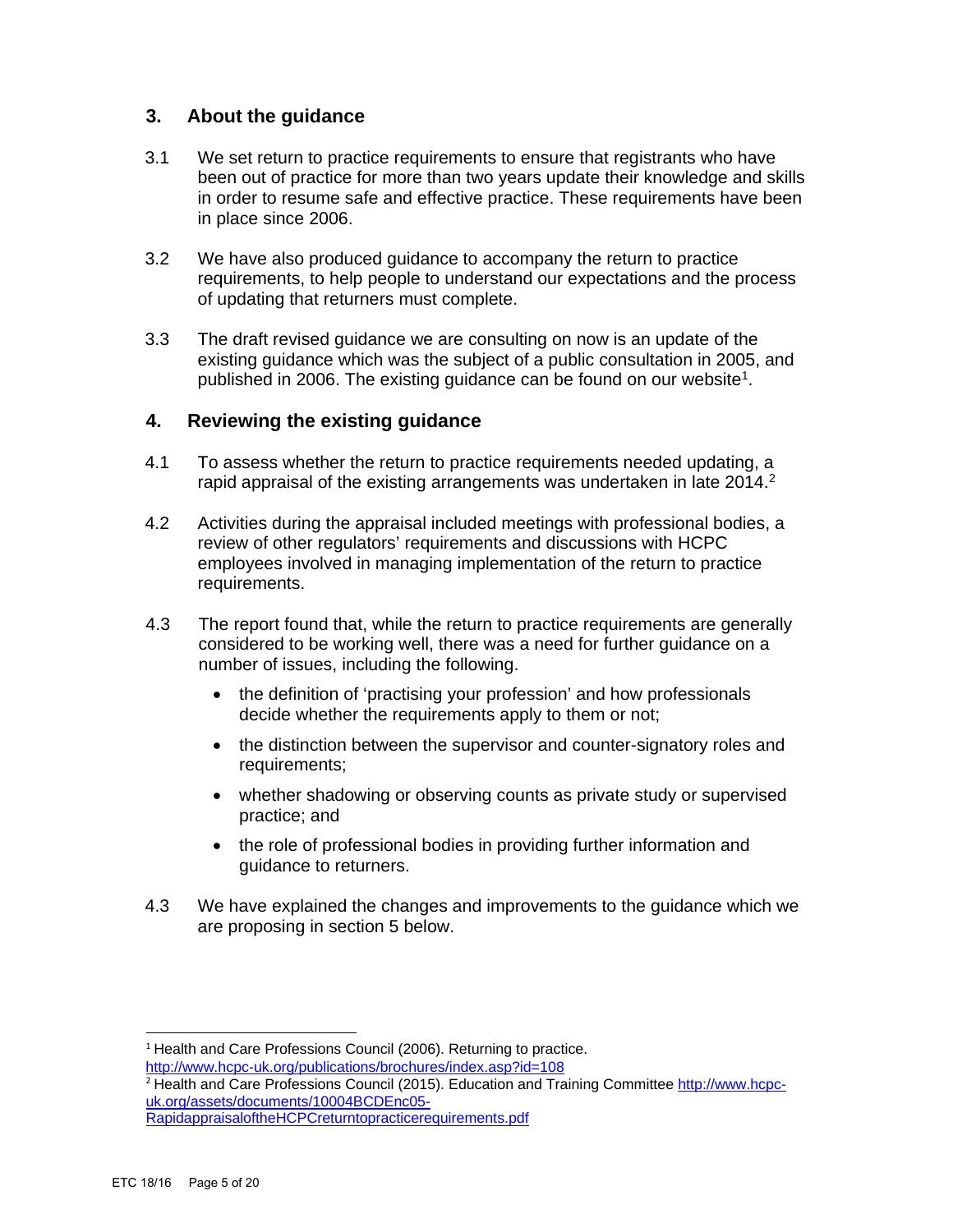## **5. Our proposed changes to the guidance**

- 5.1 We have used the findings of the appraisal, as well as subsequent discussions with HCPC employees in the Registration department, to put together the draft revised guidance for consultation.
- 5.2 We have made a number of changes to improve the guidance, including the following.
	- We have restructured the guidance to provide additional clarity, including the addition of a 'Summary' section so that professionals can view at a glance what requirements are relevant to them.
	- We have updated information to reflect the way we deal with returners who are out of practice but still registered with us. Professionals who are registered with us may renew their registration and complete a period of updating within the following six months.
	- We have added clarification that observation or shadowing should be considered 'private study' where there is not a formal arrangement for supervision in place.
	- We have provided additional clarification around the difference between the supervisor and counter-signatory roles.
	- We clarified what we mean by 'practising your profession' and relocated this information nearer to the front on the guidance in order to provide a clearer indication for professionals as to whether the requirements apply to them.
	- We have made it explicit that professionals do not need to undertake all three types of updating (supervised practice, formal study, and private study).
	- We strengthened signposting to professional bodies for further guidance on profession-specific practice and periods of updating.
	- We have made more explicit our requirement that all updating must be completed, from start to finish, within the twelve months before applying for registration or readmission.
	- We have updated information about the HCPC to bring it up to date with other recent publications.
- 5.3 Once the consultation has concluded, we will use the comments we receive to consider further amendments to the guidance. We will then work with the Plain English Campaign to improve the clarity and accessibility of the guidance, and we plan to publish the final version on our website (in a dedicated section) as well as in hard copy. We will promote the guidance to all of our stakeholders who are likely to be interested in it.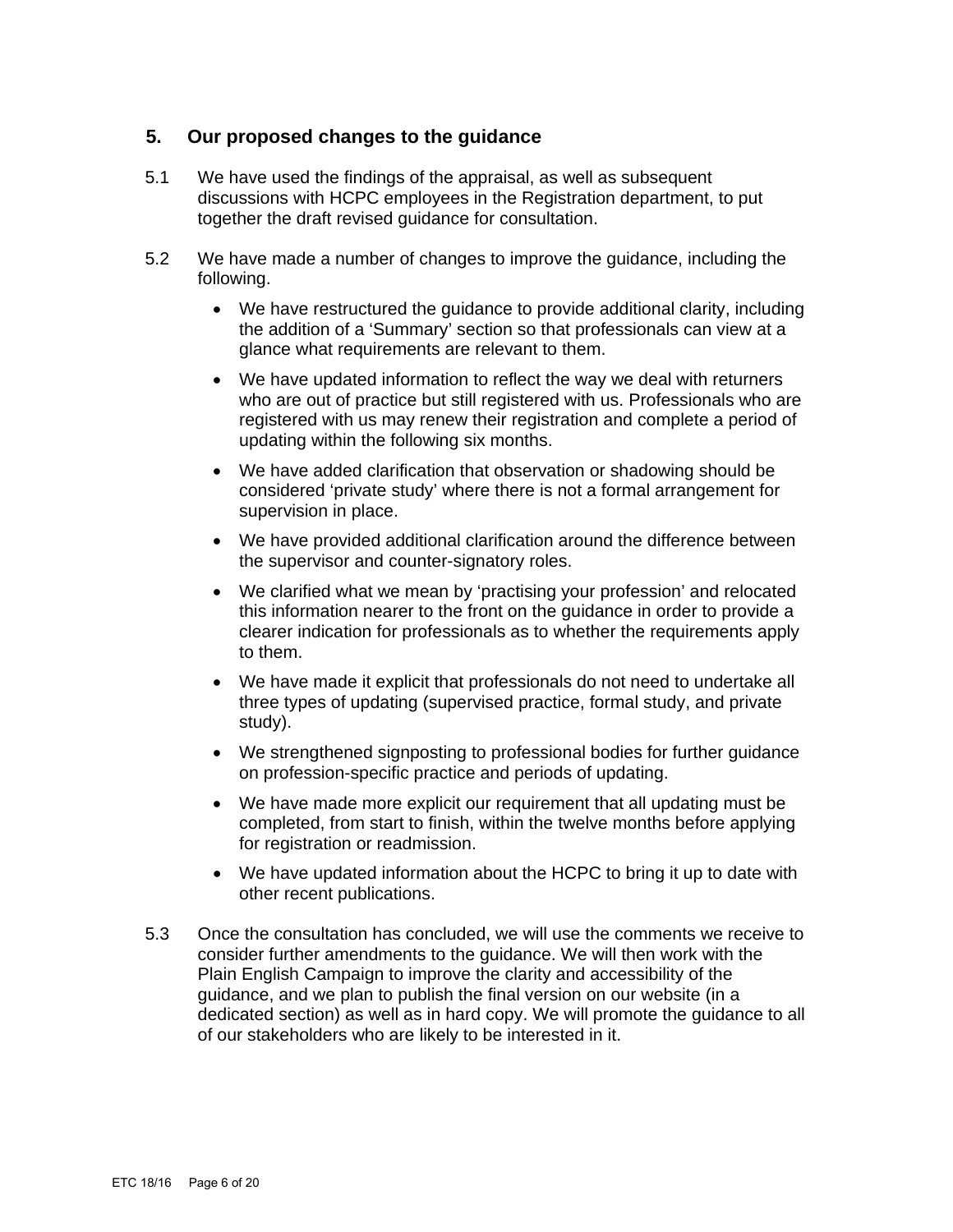## **6. How to respond to the consultation**

- 6.1 We welcome your comments on the draft guidance. We have listed some questions to help you below. The questions are not meant to be exhaustive and we would welcome your comments on any aspect of the guidance.
	- Q.1 Is the draft guidance clear and easy to understand? How could we improve it?
	- Q.2 Could any parts of the guidance be reworded or removed?
	- Q.3 Is there any additional guidance needed?
	- Q.4 Do you have any other comments on the draft guidance?
- 6.2 You can respond to this consultation in the following ways.
	- By completing our easy-to-use online survey: [INSERT LINK]
	- By emailing us at: consultation@hcpc-uk.org.
	- By writing to us at the following address.

Consultation on returning to practice guidance Policy and Standards Department Health and Care Professions Council Park House 184 Kennington Park Road London SE11 4BU Fax: +44(0)20 7820 9684

- 6.3 Please note that we do not normally accept responses by telephone or in person. We normally ask that consultation responses are made in writing. However, if you are unable to respond in writing, please contact us on +44(0)20 7840 9815 to discuss any reasonable adjustments that would help you to respond.
- 6.4 Please complete the online survey or send us your response **by 30 September 2016**.
- 6.5 Please contact us to request a copy of this document in Welsh or in an alternative format.
- 6.6 Once the consultation period is completed, we will analyse the responses we receive. We will then publish a document which summarises the comments we received and explains the decisions we have taken as a result. This will be published on our website.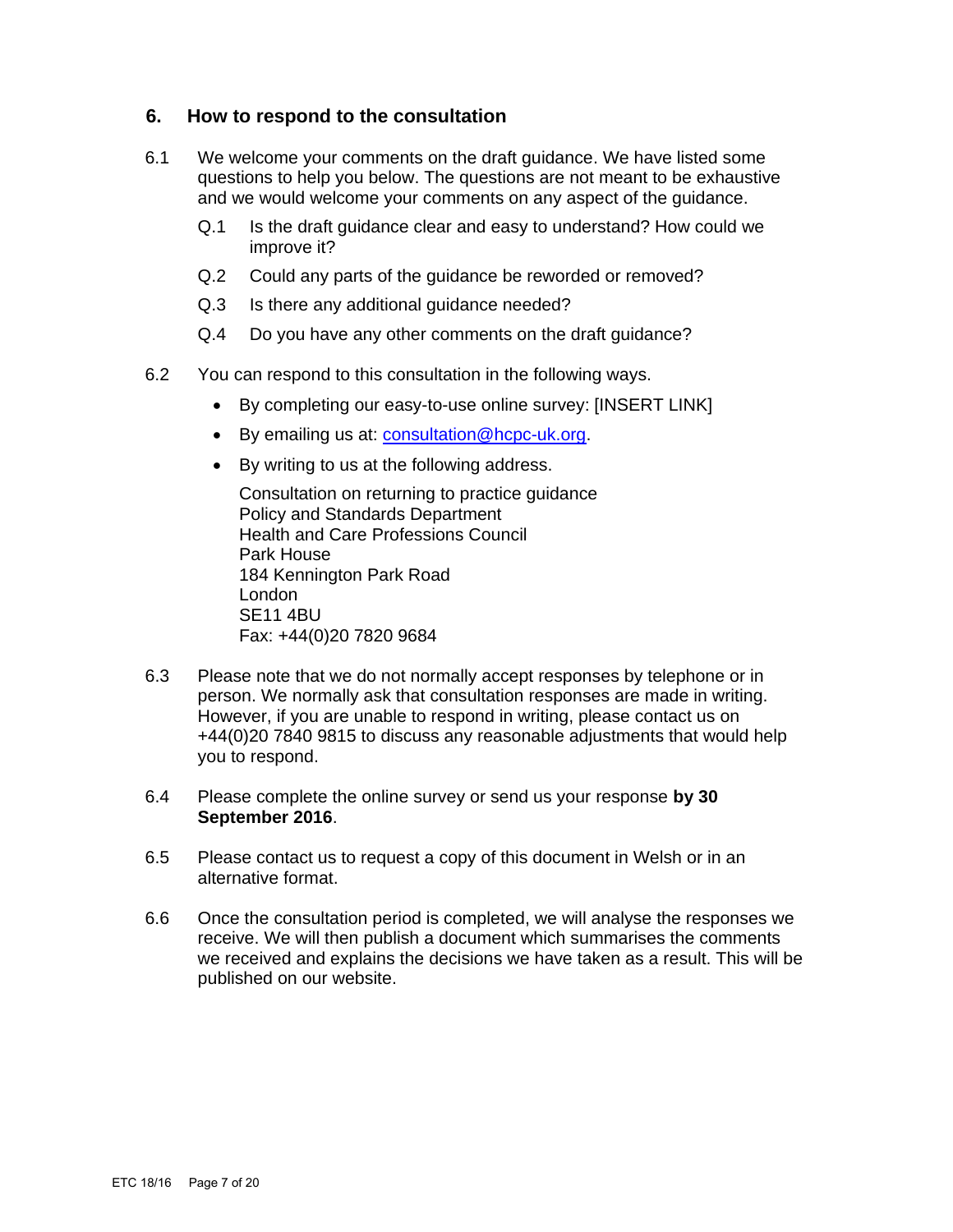

# **Returning to practice**

RAY-TO

Information about our requirements for professionals returning to practice

## **Contents**

| Section 5 - Processing your information |  |
|-----------------------------------------|--|
|                                         |  |

ESP CO.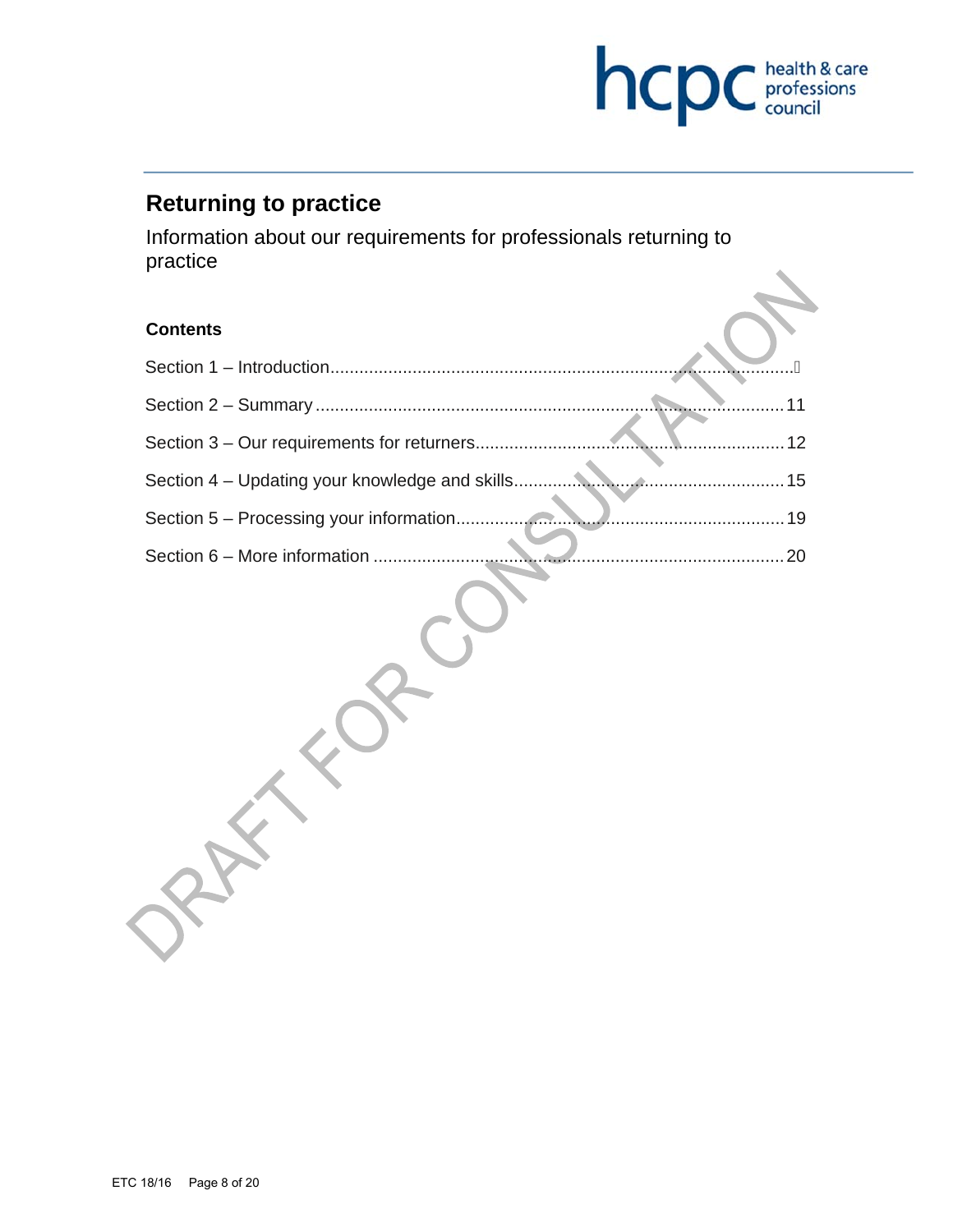## **Section 1 – Introduction**

### **About this document**

This guidance has been written for professionals who have taken a break from practising and wish to start practising again.

Throughout this document, 'we' refers to the Health and Care Professions Council, and 'you' refers to a professional who is considering returning to practice. 'Returner' refers to someone who is returning to practice.

Most of the information is for professionals who are either not registered, and who need to apply for registration or readmission to the Register, or those who are registered with us but have taken a break from practising. However, you may also find this guidance helpful if you are considering a break in your practice, and thinking about what this might mean in the future, or if you are considering supervising or employing a returner.

## **About us**

We are the Health and Care Professions Council.

We are a regulator and we were set up to protect the public. To do this, we keep a register of professionals who meet our standards for their training, professional skills, behaviour and health.

Professionals on our Register are called 'registrants'. We currently regulate 16 professions.

- Arts therapists
- Biomedical scientists
- Chiropodists / podiatrists
- Clinical scientists
- Dietitians
- Hearing aid dispensers
- Occupational therapists
- Operating department practitioners
- **Orthoptists** 
	- **Paramedics**
	- **Physiotherapists**
- Practitioner psychologists
- Prosthetists / orthotists
- Radiographers
- Social workers in England
- Speech and language therapists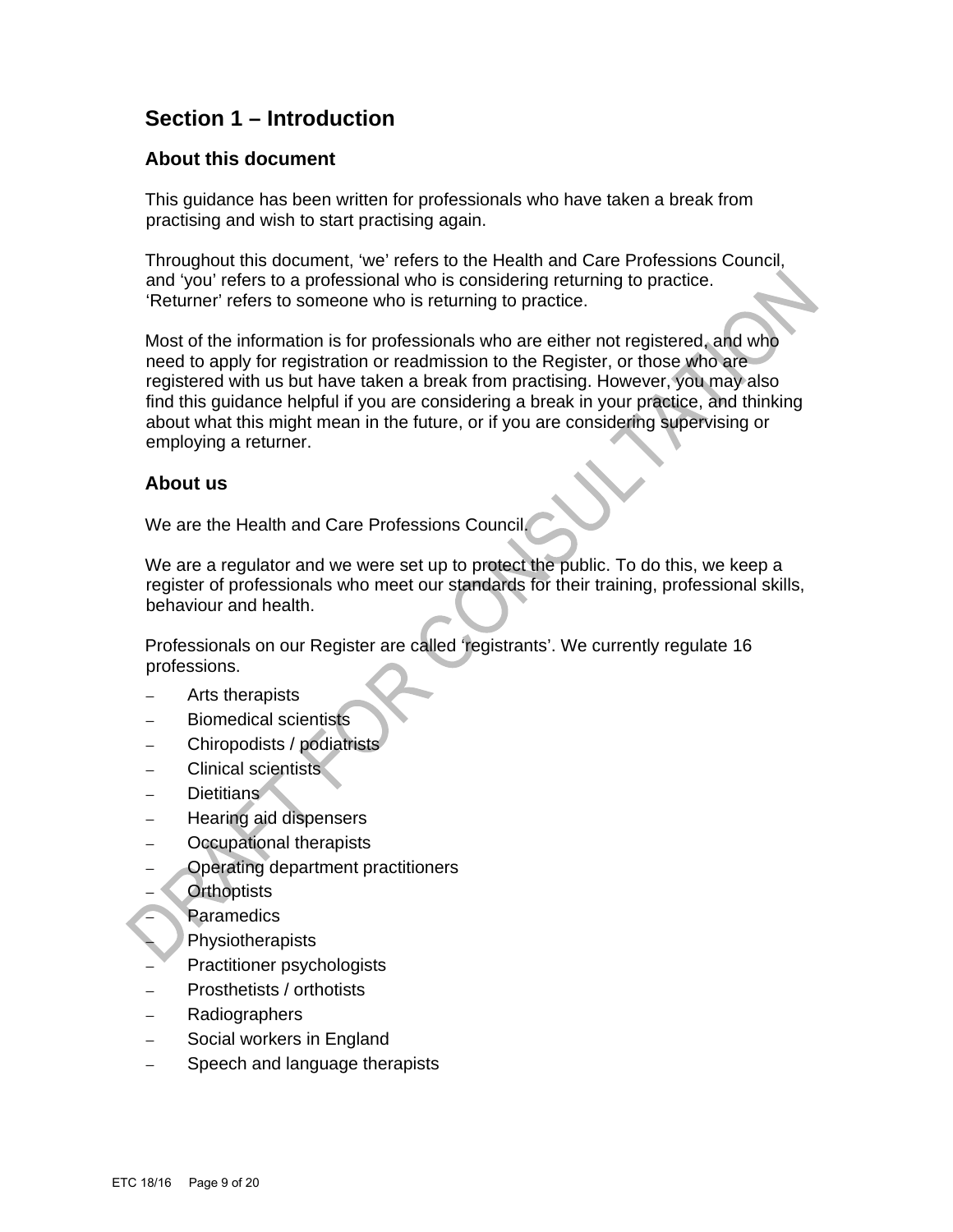We may regulate other professions in the future. For an up-to-date list of the professions we regulate, please see our website www.hcpc-uk.org.

All of the professions have at least one professional title which is protected by law, including those shown above. This means, for example, that anyone using the titles 'physiotherapist' or 'dietitian' must be registered with us. Anyone who uses a protected title who is not registered with us is breaking the law and could be prosecuted.

## **Returning to practice**

During the course of their career, many professionals may not practise their profession for a period of time. This may occur for many reasons, which could include parental leave, extended travel, caring responsibilities or illness.

We know that these professionals may wish to come back to their profession and resume their practice, which is why we have established this process.

Our return to practice requirements apply to anyone who has not practised their profession for more than two years. This is the case whether you are unregistered and want to apply for registration or readmission, or whether you are still on the Register but not practising.

Newly qualified professionals have up to five years after they qualify to apply for registration without having to fulfil any return to practice requirements.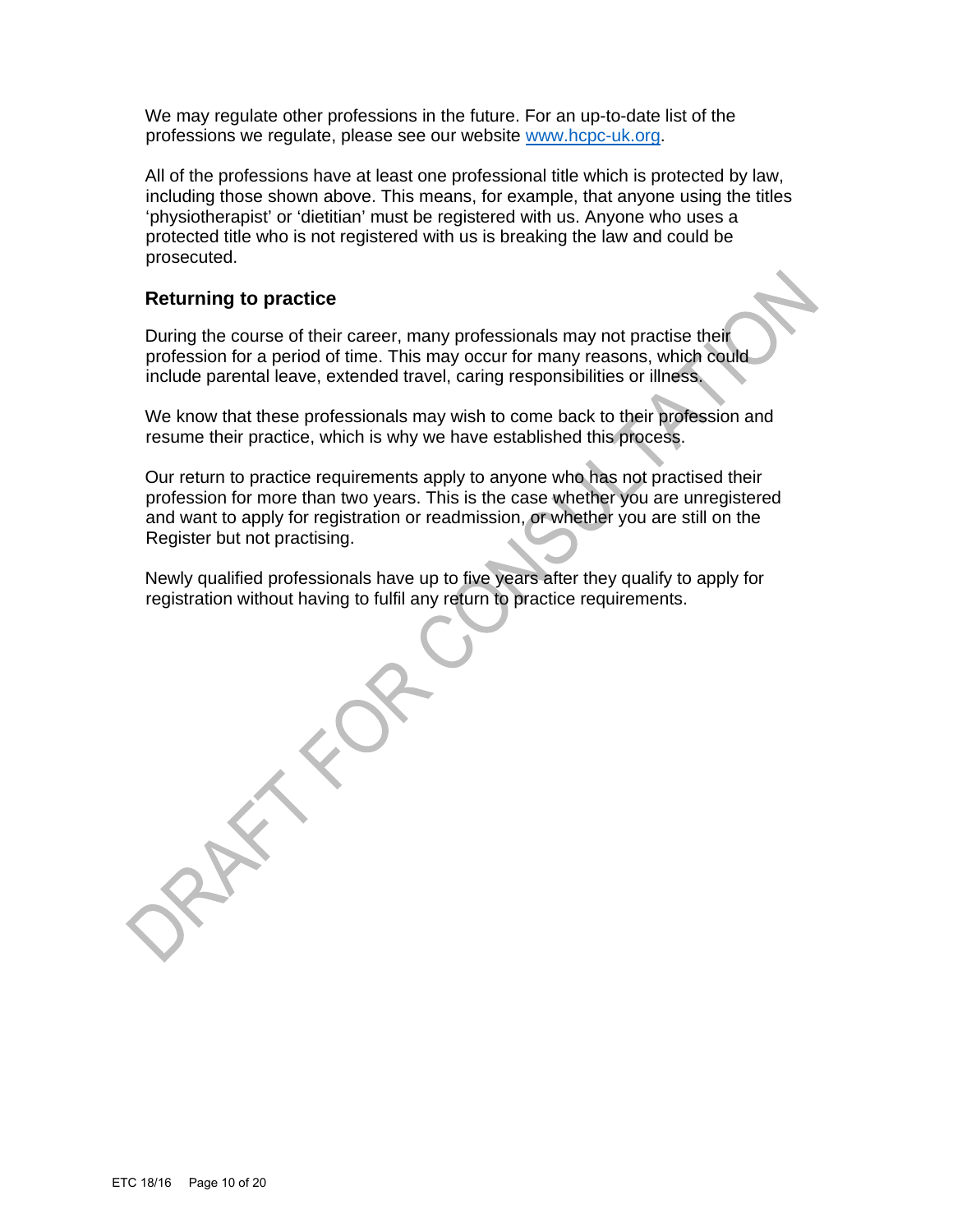## **Section 2 – Summary**

The following is a summary of what the return to practice requirements mean for you. We have explained more about these requirements later in this document.

#### **I have practised in the past two years and am still registered.**

– You may continue to practice and do not need to meet our return to practice requirements.

#### **I have been out of practice for more than two years, but am still registered.**

You must either:

- come off the Register, then re-register in the future if you need to return to practice; or
- renew your registration, declaring that you have not practised your profession, and complete either 30 or 60 days of updating (depending on how long you have been out of practice) within six months of renewal.

#### **I have been out of practice for more than two years and am no longer registered, but would like to re-register.**

If you have not practised for two years or more, you must complete either 30 or 60 days of updating (depending on how long you have been out of practice) within the 12 months before you apply for readmission to the Register.

#### **I gained an approved qualification less than five years ago and have never been registered.**

– You are eligible to apply for registration with us and do not need to meet our return to practice requirements.

#### **I gained an approved qualification more than five years ago and have never been registered.**

- If you have never practised, you must meet our return to practice requirements by completing a period of updating before you can register with us.
- If you have practised outside of the UK in the five years since your qualification, you may still need to complete a period of updating if you have had a break of two years or more.

#### **I have an approved qualification but did not register after I qualified. Instead, I have been working outside the UK.**

- You do not need to meet the return to practice requirements if you have not had a gap in practice of more than two years.
- When you apply for registration, please provide us with information about where you have been practising so that we can consider whether you need to meet our return to practice requirements.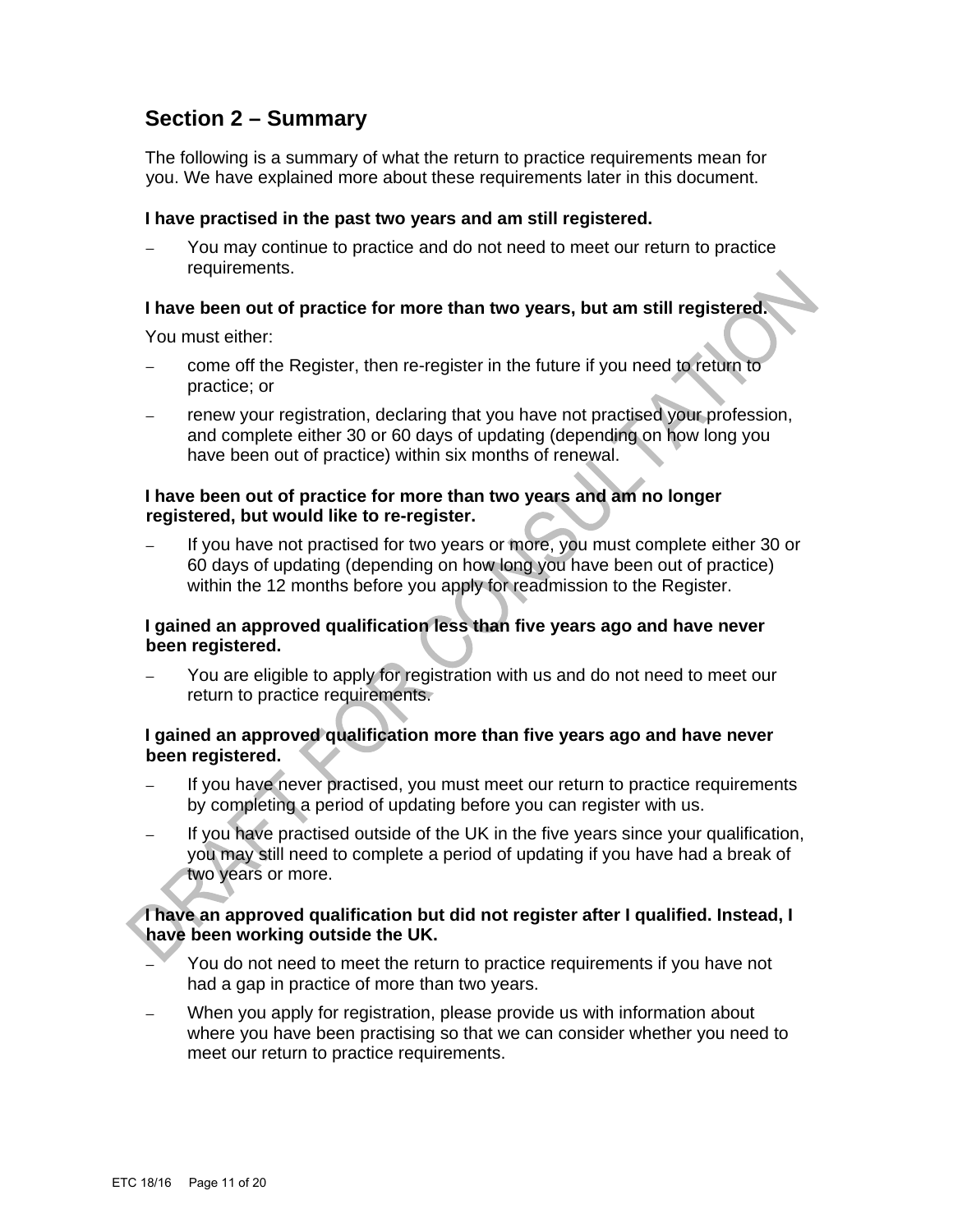## **Section 3 – Our requirements for returners**

If you are returning to practice, we require you to update your knowledge and skills over a certain period of time, as follows:

- $0 2$  years out of practice no requirements
- 2 5 years out of practice 30 days of updating
- 5 years or more out of practice 60 days of updating

If you take a break in your practice of less than two years, you can begin practising again without having to meet any additional requirements set by us. We believe that this is flexible enough to accommodate registrants who take a short break from practice without compromising public protection and our role in upholding standards.

#### **What we mean by 'practising your profession'**

We have defined 'practising your profession' as drawing on your professional skills and knowledge in the course of your work. This does not have to be in clinical or 'frontline' practice and can include roles in education, management and research. For most registrants, the question of whether they are practising, and therefore need to renew their registration, is a straightforward one. They will be practising using a protected title for their profession and/or, if they are employed, their employer will require registration with us.

For other registrants it may be less clear whether their work qualifies as 'practising their profession'. For example, we sometimes receive enquiries from people who work on a voluntary basis, or do occasional part-time work, or who have moved into a role that is related to their profession, but not directly part of it. We do not want to exclude people from the Register who are using their professional skills in some capacity but are worried that they will not be considered to be 'practising their profession' in a direct way.

We believe that in many cases you will be the person best placed to decide whether you are practising your profession. In cases where it is less clear, you may need to make a judgement about this.

#### **If you have never been registered with us before**

If you have never been registered with us and have a qualification that was gained less than five years ago, the return to practice requirements do not apply to you.

However, if you qualified more than five years ago, the Health and Social Work Professions Order 2001 (the legislation that created us) says that we can require you to update your knowledge and skills.

We have decided only to ask you to update if you have been out of practice. This means that if you qualified in the UK, then moved overseas and have been practising outside the UK, you can give us information about where you have been practising. Subject to satisfactory verification checks that will we will carry out, you will not need to complete an updating period.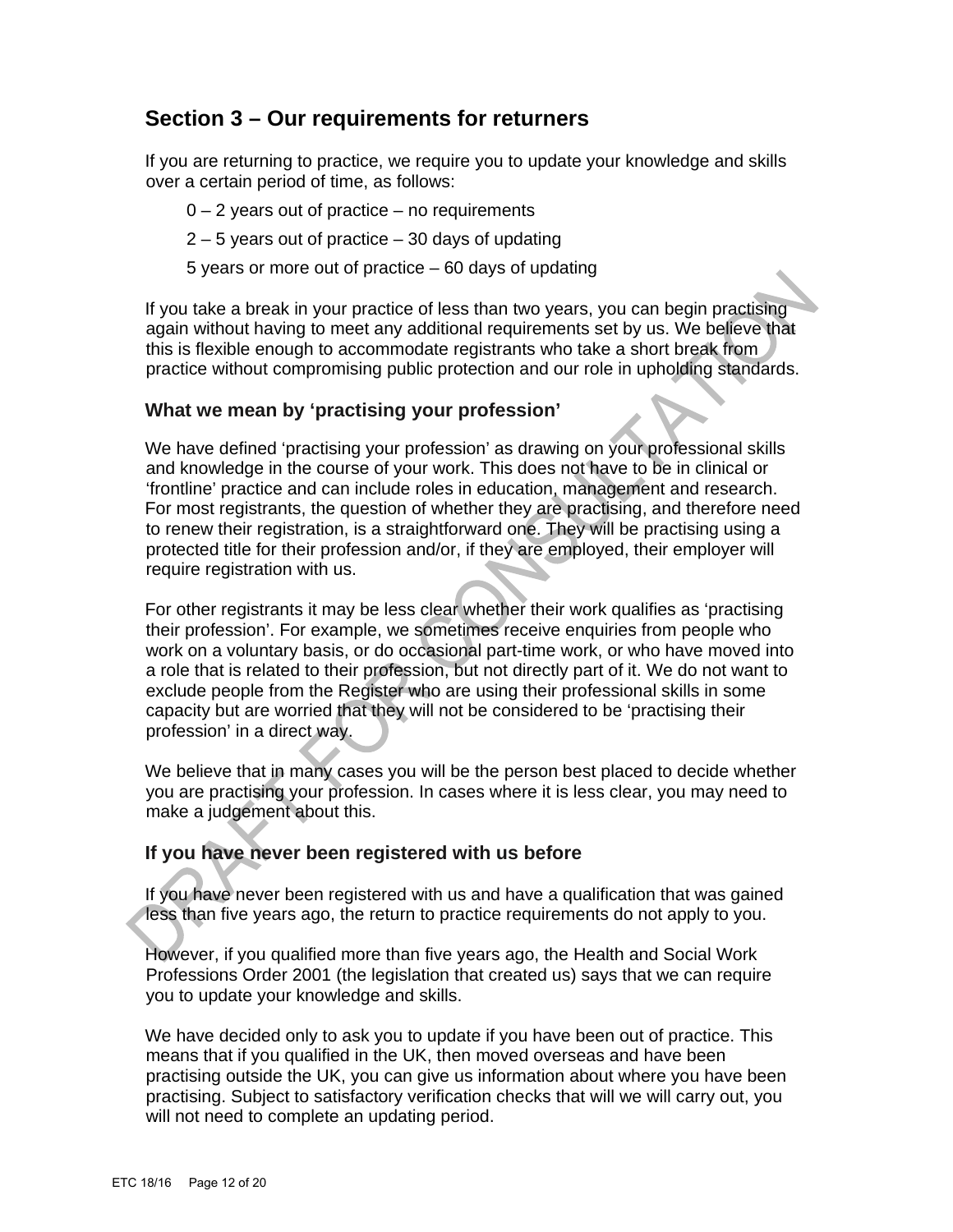However, If you qualified in the UK more than five years ago, and you have been out of practice for more than two years, then our return to practice requirements also apply to you.

#### **If you are out of practice, but still registered with us**

This information is for professionals who are still registered with us, but who are no longer practising their profession, and have been out of practice for more than two years.

In order to renew your registration with us every two years, you need to sign to confirm that you have practised your profession at some point during the two-year registration cycle which is coming to an end.

If you have not practised your profession during this period, then you have a choice of either:

- coming off the Register, and then potentially re-registering at some point in the future if you need to return to practice; or
- renewing your registration using the paper renewal form, declaring that you have not practised your profession. You will then need to complete a period of updating within six months of renewal. You should provide a covering letter with your renewal form advising how long you have been out of practise so that we can correctly advise you on the length of updating required.

The only exception to this is if you have come onto the Register during the two-year registration period. This is because you will have either completed an approved course or had your application assessed, or you will have already met our return to practice requirements. We therefore do not require you to complete a period of updating.

If you have been out of practice, but you anticipate returning to practice soon, then we recommend that you should complete your period of updating, and renew your registration so that you stay on the Register.

If you are not practising for more than two years, and do not anticipate returning to practice soon, we recommend that you should come off the Register. Registration exists to protect professional titles, and to protect the public, and therefore you do not need to be registered if you are not practising.

## **If you are out of practice and would like to re-register with us**

If you have stopped practising and come off the Register but want to re-register with us, you can apply for readmission. At this point, the return to practice requirements may apply to you, depending on how long you have been out of practice. We require that you complete your period of updating within the 12 months prior to applying for readmission.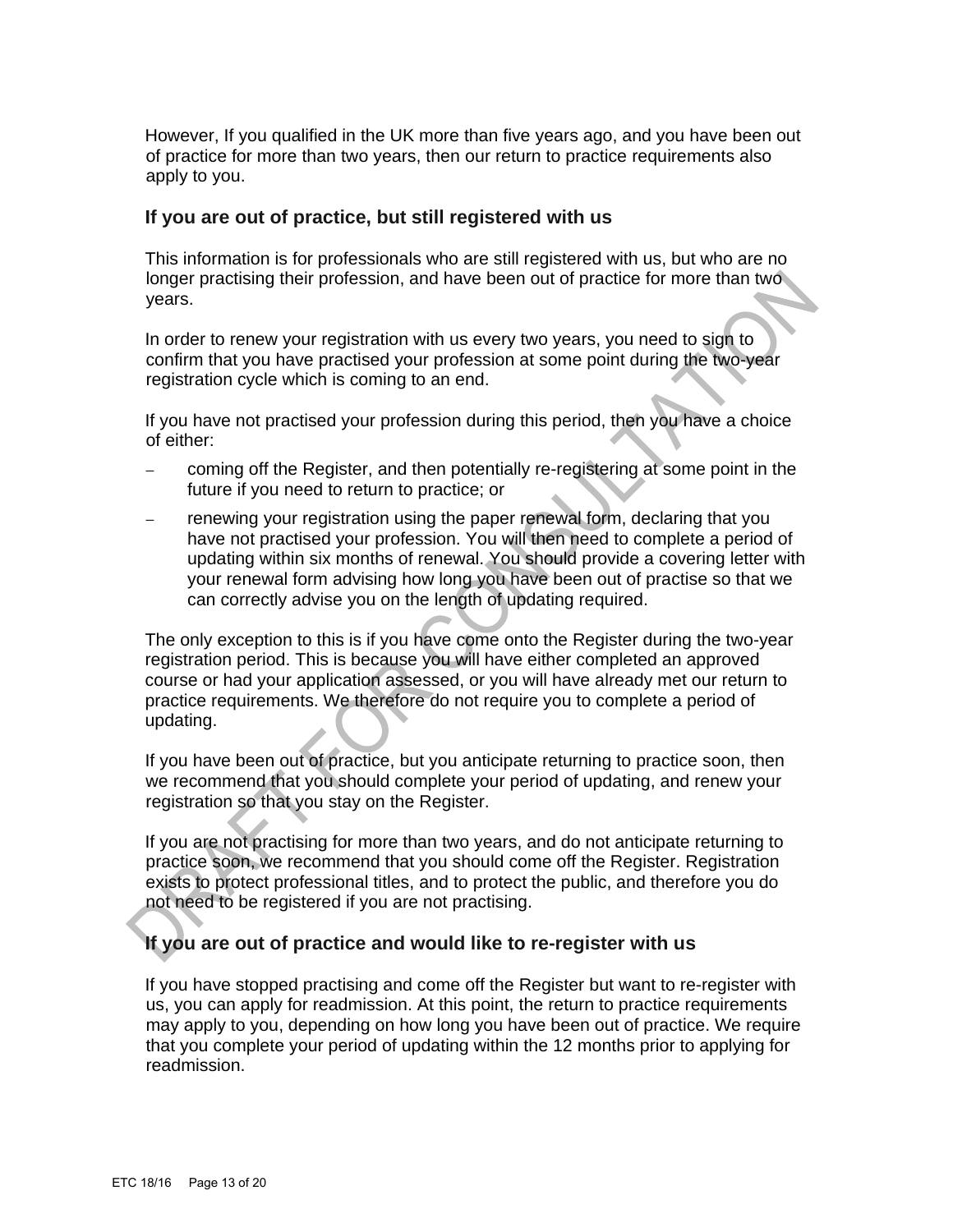You should also be aware that when you apply for readmission you will need to provide us with other information, including certified documents to verify your identity. More information about applying for readmission is on our website.

### **Practising outside the UK**

Our return to practice requirements are for people who have not been practising their profession. If you have been practising outside the UK and have not had a break of more than two years, then our requirements will not apply to you. We will ask you to provide us with information about where you have practised, and (if applicable) your registration with another regulator while you were outside the UK.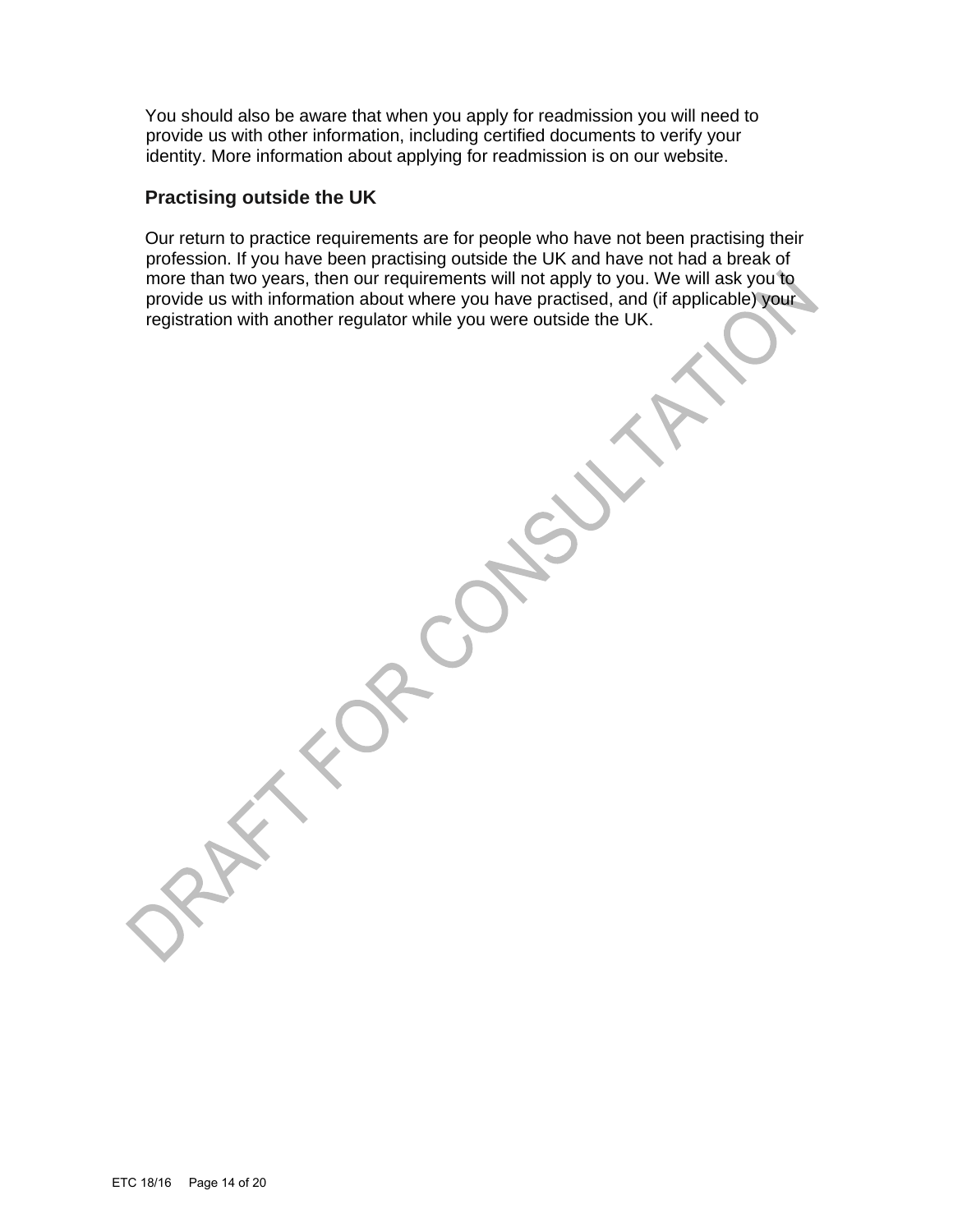## **Section 4 – Updating your knowledge and skills**

Your period of updating knowledge and skills can be made up of any combination of:

- supervised practice;
- formal study; or
- private study.

You do not need to undertake updating of all three types. Our only requirement is that private study makes up a maximum of half the period.

For example, if you needed to do 30 days of updating, you could do this by completing:

- 30 days of supervised practice;
- 10 days of supervised practice, 10 days of private study, and 10 days of formal study; or
- 15 days of private study, and 15 days of formal study.

This is not an exhaustive list of possible combinations. The above are just examples to show how our requirements are flexible enough to accommodate your requirements.

#### **Supervised practice**

'Supervised practice' means practising under the supervision of a registered professional. During a period of supervised practice, you may have the option of being employed as an assistant in your profession, but you do not have to be.

In order to complete a period of supervised practice, you will need to identify a supervisor. Your supervisor must:

- have been on the relevant part of the HCPC Register for at least the previous three years;
- have been in regulated practice for at least the previous three years; and
- not be subject to any fitness to practise proceedings or sanctions (such as a caution or conditions of practice).

We do not set detailed requirements for the level of supervision needed, or the tasks that you need to undertake. We believe that this is best decided directly between you and your supervisor, based on your learning needs.

We do require that your supervisor should only supervise activities which are within their own scope of practice. This is so that your supervisor can provide relevant input and guidance, and also to ensure that both you and your supervisor are practising safely and effectively. This means that your period of supervised practice could be undertaken, for example, in teaching, management, or research, or wherever your supervisor practises their profession.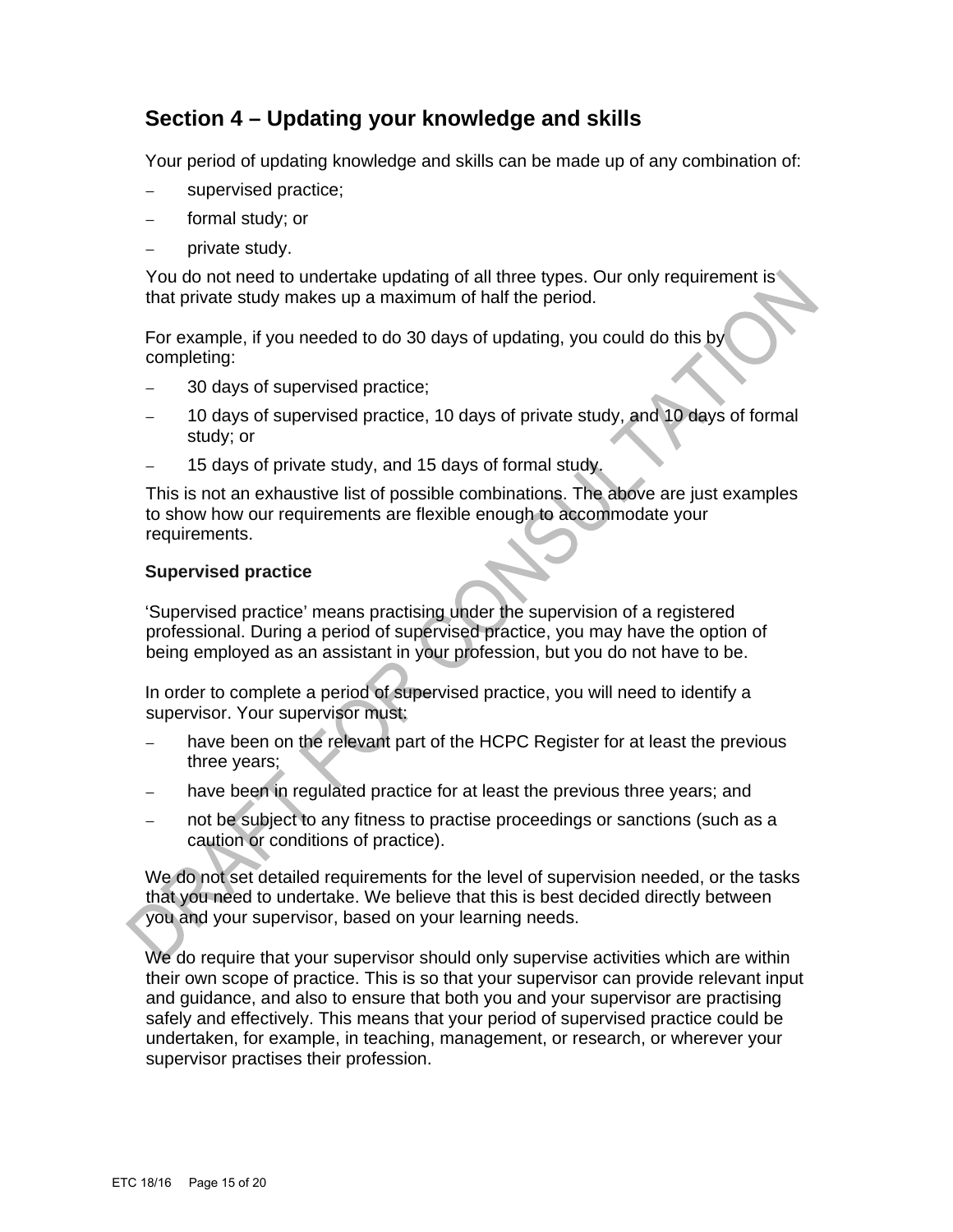Unfortunately, we are unable to assist with arranging placements or finding opportunities for supervised practice.

#### **Formal study**

'Formal study' is a period of structured study which is provided by a person or organisation. This can include distance learning or e-learning, or any other type of course or programme that is relevant to your practice.

Types of formal study that you might choose to take could include, for example:

- 'return to practice' programmes run by educational institutions or other bodies;
- relevant continuing professional development (CPD) courses;
- relevant modules or elements currently included in programmes run by educational institutions; or
- programmes offered by professional bodies.

We do not approve return to practice courses, because their availability will vary among professions and we believe that you are best placed to determine which courses are most appropriate, and which types of formal study will best update your skills and knowledge so that you can re-enter practice safely.

#### **Private study**

'Private study' is a period of study which you structure yourself. If you choose to use private study as part of your updating, you could use resources such as:

- websites:
- library books; and
- journals.

You may wish to spend time observing or shadowing another professional. We would consider this private study rather than supervised practice if there is no formal arrangement for supervision in place.

You may find private study a particularly useful option if you plan to return to a field which is extremely specialised, where there may be limited opportunities for formal study or supervised practice. It may also prove useful if you live in an area where it is difficult to gain a period of supervised practice, or if you need to fit your updating period around other demands on your time, such as another job, or caring responsibilities. However, you should be aware that private study can only make up a maximum of half of the total period (i.e., 15 of your 30 days of updating, or 30 of your 60 days of updating).

## **Structuring your period of updating**

We know that the updating you need to complete will be individual to you. The activities you undertake in order to update your knowledge and skills will depend on the following: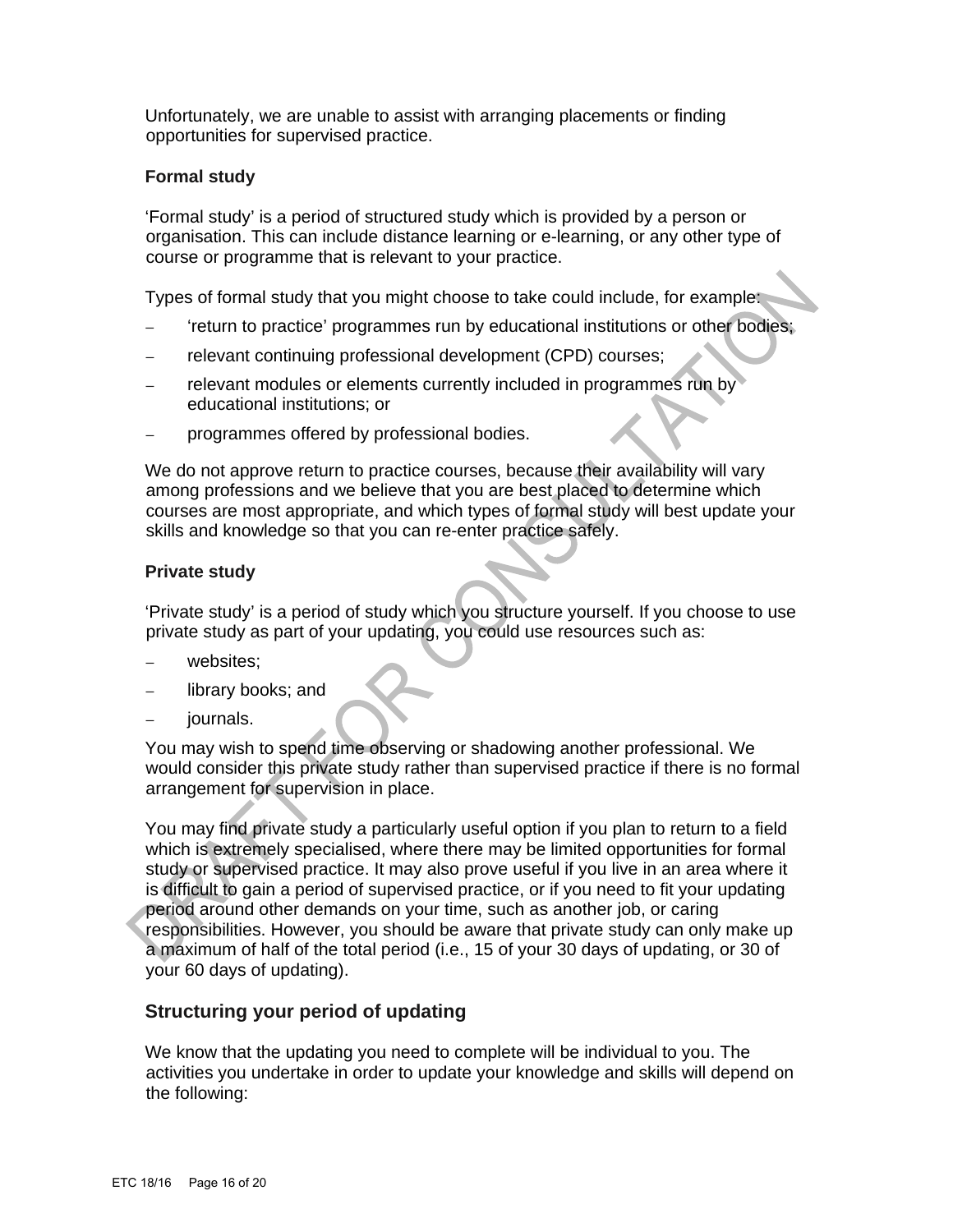- the area in which you intend to work when you begin practising again;
- your prior experience;
- any relevant skills you gained whilst out of practice; and
- any relevant developments in your profession during the time when you were out of practice.

You may find it useful to use the standards of proficiency for your profession as a basis for thinking about which areas you could concentrate on.

In requiring a certain number of 'updating days', we are providing an outline which allows you to structure your period of updating in the way which best reflects your needs. You do not have to do your period of updating full-time; you can complete it part-time if you wish. For the purposes of completing your forms, we regard one day as being equivalent to seven hours.

You also do not have to complete your entire period of updating at once. You can carry out part of your period of updating, have a break, and then come back and complete the rest.

Our only requirement for the timescale is that all of your updating needs to be completed, from start to finish, within the 12 months before you apply for registration or readmission; or within 6 months from when you renew your registration. We believe that this strikes a balance between operating a flexible system, which recognises that returners are more likely to have family and caring commitments, and recognising that if updating is undertaken over a very long period of time, then the opportunities for development are limited. If you think you may not be able to meet this timescale, then please contact us to discuss your circumstances.

#### **Your responsibility**

As a returner to practice, you are responsible for your own period of updating, and for ensuring that you meet our standards before you return to practice.

We will ask you for information so that we can check that your updating period took place, but you are responsible for the learning that you undertake, and for making a professional decision as to whether this updating is adequate to allow you to practise safely and effectively.

All professionals, once registered with us, have to ensure that they meet our standards. This includes meeting our standards of conduct, performance and ethics, which require that you practise within your scope of practice. The amount of updating that we require is a minimum requirement. This means that you can complete additional updating if you need to, so that you are confident you can meet our standards.

We believe that most professionals will take this responsibility seriously, and will undertake their updating in good faith. However, if after you have re-registered with us, we find that you are not practising in a way that meets our standards, we could take action against you using our fitness to practise process. Similarly, if we find that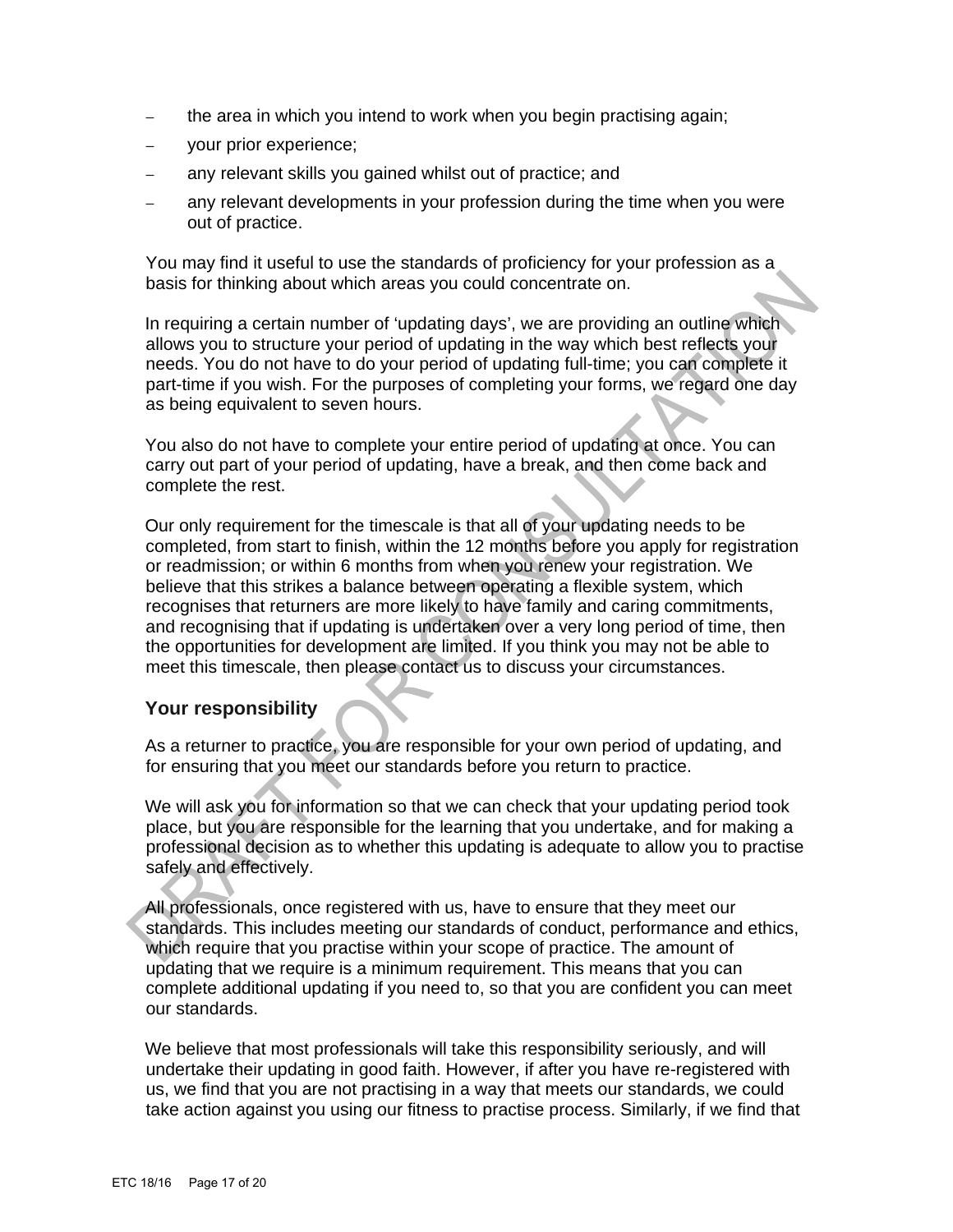the information you have supplied is not accurate, we could take action which may include removing you from the Register.

## **The role of the employer**

It is also important to stress the role of an employer. Our requirements do not replace the responsibilities of an employer in appointing, inducting, and supporting members of staff.

Any employer who wants to employ a registrant will need to set their own requirements in terms of knowledge, skills, qualifications and experience for any particular post, and will assess applicants for a post in order to ensure that a suitable appointment is made.

We expect that an induction process would follow, and, for a returner in particular, that the employer would want to put in place a process of support for that person while they become familiar with practice again. This could include mentoring and / or review and additional support mechanisms. Equally, an employer may have a specific requirement for a certain profession, or for your role, that you should update in a certain area, in a certain way, or regarding a certain issue, before you can work for them.

However, we realise that not all registrants have employers, and some are in fact self-employed; this is why we set our own requirements, rather than rely entirely on local induction or support methods.

You might identify a potential employer, and undertake your updating period as part of your induction with them. Equally, you might complete your updating period, then become registered, then begin to look for a job. Our requirements mean that you can choose to update and look for work in whatever order is most convenient for you, most acceptable to your employer, or usual for your profession.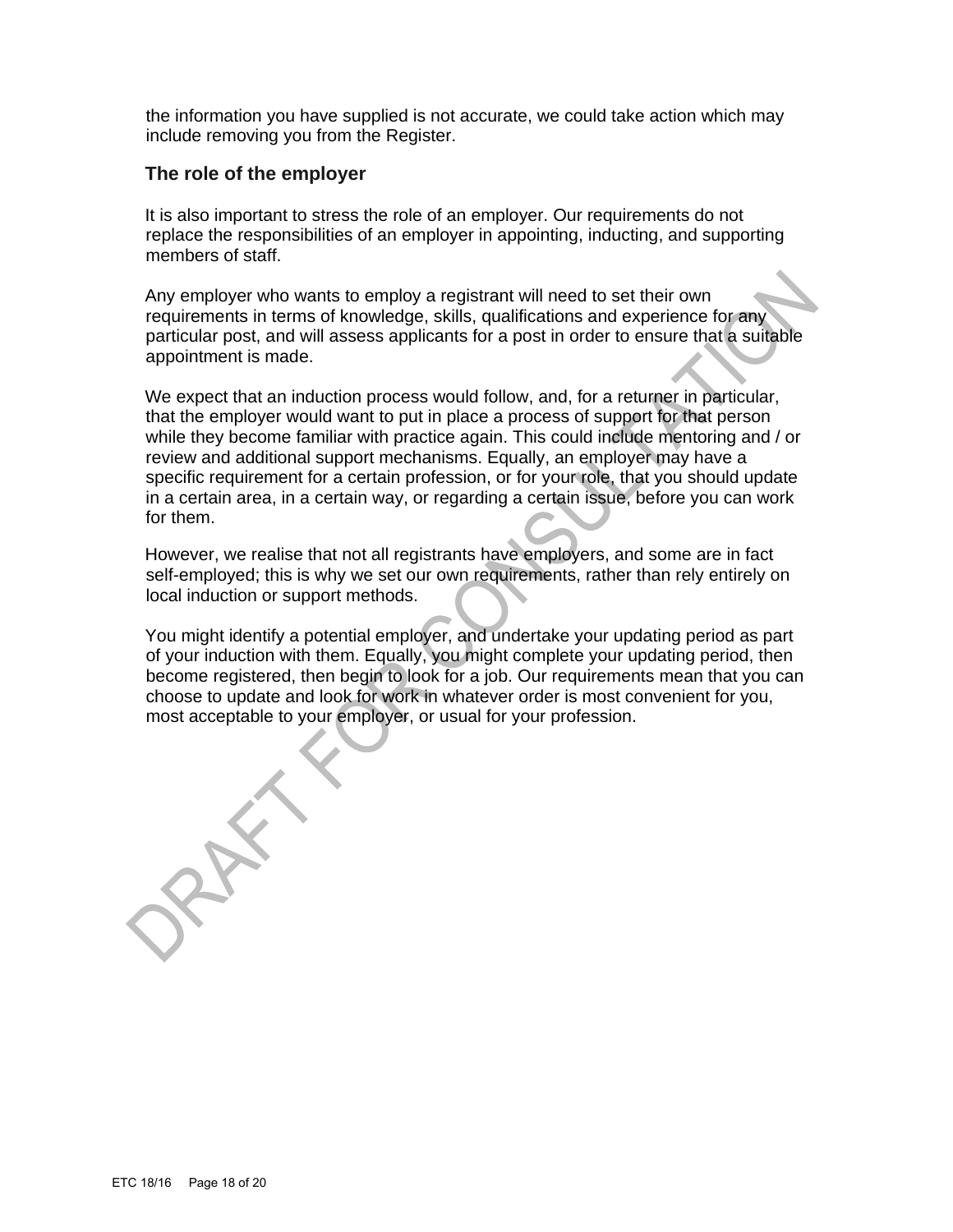## **Section 5 – Processing your information**

#### **Forms**

We provide forms for you to give us information about your period of updating, such as which activities you have undertaken and for how long. These forms are available on our website, or from the Registration Department, whose contact details are at the end of this document. You may find it helpful to go online and download these forms and the guidance notes before you begin your period of updating.

#### **Your counter-signatory**

When you have completed your period of updating, you need to ask someone on your part of the Register to counter-sign your form, to confirm that you have undertaken the period. Your counter-signatory does not need to supervise your updating activities, and they do not need to confirm that you are fit to practise. They just need to take reasonable steps to be sure that you have undertaken the number of days required. For example, they might ask to see a certificate from any formal study, or they might ask to see any notes from your private study.

Returners who undertake supervised practice as part of their updating can ask their supervisor to be their counter-signatory too, however these are two separate roles.

#### **Checking the information you provide**

We will check the information you send us to see that you have completed the required number of days. We may contact you or the organisations / individuals that you work for to get more information, or to check the information that you have provided. For example, if you undertook supervised practice, we will look at our Register to check that your supervisor is registered with us and does not have any fitness to practise action against them. We may also contact the organisation that provided your formal study, to check that they have a record of your attendance and completion of the course.